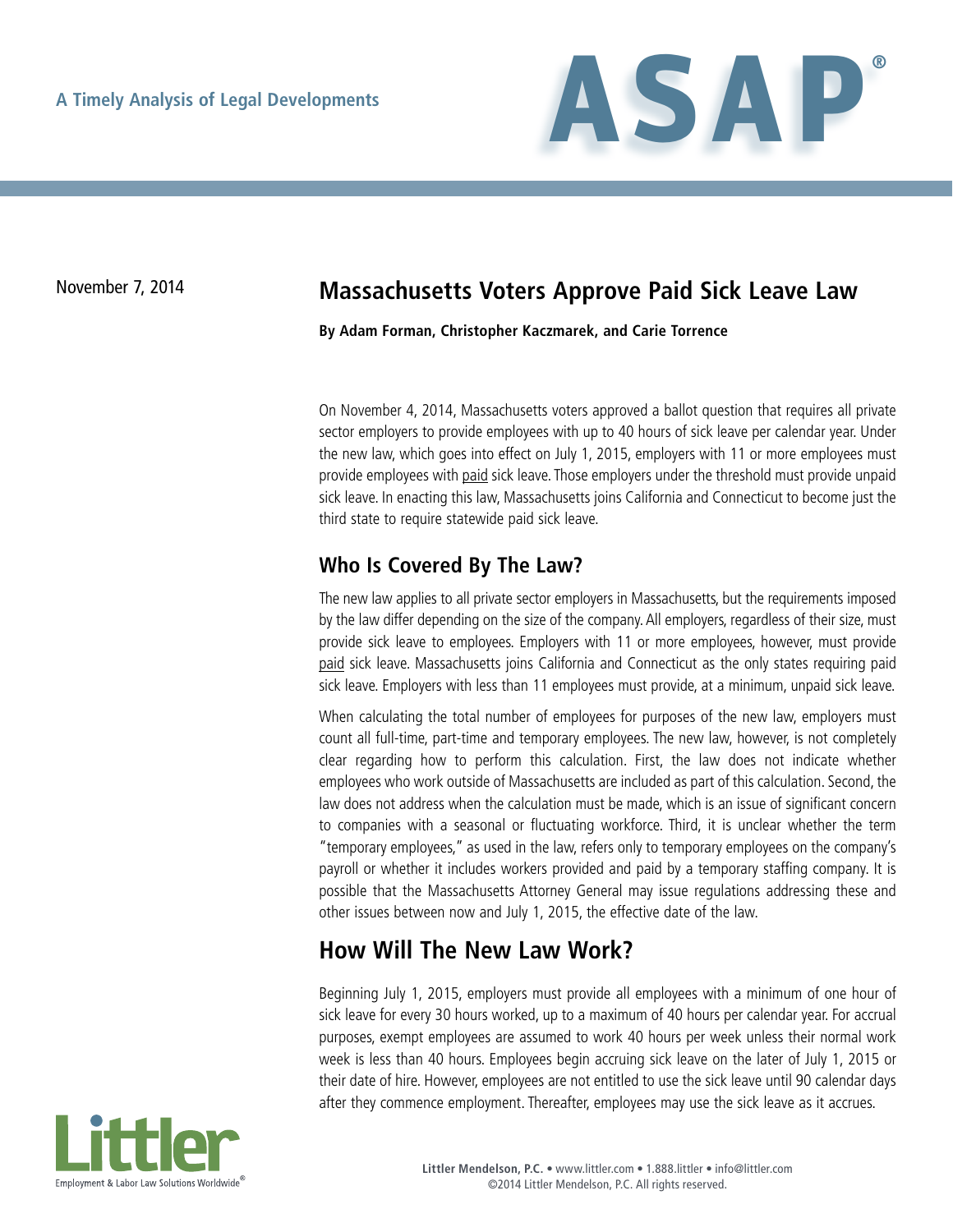Employees are only entitled to use 40 hours of sick leave per calendar year. However, employees are statutorily entitled to carry over up to 40 hours of unused sick time to the next calendar year. It will be important, therefore, for employers of all sizes to develop a method for tracking the accrual, use and carryover of sick leave time. Unlike unused vacation, employers are not required to pay out unused sick time upon the separation of employment.

The sick leave may be used to:

- 1. care for the employee's child, spouse, parent, or parent of a spouse, who is suffering from a physical or mental illness, injury, or medical condition that requires home care, professional medical diagnosis or care, or preventative medical care; or
- 2. care for the employee's own physical or mental illness, injury, or medical condition that requires home care, professional medical diagnosis or care, or preventative medical care; or
- 3. attend the employee's routine medical appointment or a routine medical appointment for the employee's child, spouse, parent, or parent of spouse; or
- 4. address the psychological, physical or legal effects of domestic violence.

Employers must grant sick time in hourly increments or the smallest increment that the employer's payroll system uses to account for absences or use of other time.

By mutual agreement of the employer and employee, an employee may avoid using accrued sick time by working an equivalent number of hours to cover the absence in the same or next pay period following the absence.

#### **What Obligations Does The Law Place On Employees?**

When the sick leave use is foreseeable, employees must make a "good faith effort" to provide advance notice of the need to take leave. The law does not define "good faith effort" or establish any minimum notice period. Similarly, the law is silent as to when an employee must notify his/her employer that an absence was covered by the sick leave law when the absence was not foreseeable. Employers should consult with experienced employment counsel to develop and implement specific notice requirements regarding earned sick time.

## **Can Employers Require That Employees Provide A Doctor's Note?**

An employer only may require that an employee provide a doctor's note, or some other form of certification from a health care provider, if the employee is absent for more than 24 consecutively scheduled work hours. In addition, employers may not require that the employee provide the certification prior to taking the leave. The law also provides that an employer may not require that the certification explain the nature of the illness or the details of the domestic violence. In other words, employers are limited to seeking medical notes that simply excuse the employee from work.

Employers are strictly prohibited from interfering with employees' rights to use sick leave, including, but not limited to, disciplining an employee for sick leave usage or considering use of sick leave as a negative factor in any employment decision. Employers are further prohibited from requiring an employee to make up hours missed because of a covered absence or requiring an employee to search for or find a replacement. The law also includes a broad anti-retaliation provision.

#### **Does The Law Impose A Posting Requirement?**

Under the law, employers will be required to post a multi-lingual notice to be prepared by the Attorney General. Employers will also be required to provide employees with copies of the notice.

## **Does The Law Impose Any Recordkeeping Requirements?**

Like all payroll-related records, employers will be required to maintain records related to sick leave for at least two years after each pay period. Such records shall be open to inspection by the Attorney General. Further, employers must allow employees to inspect their own records at reasonable times and places.